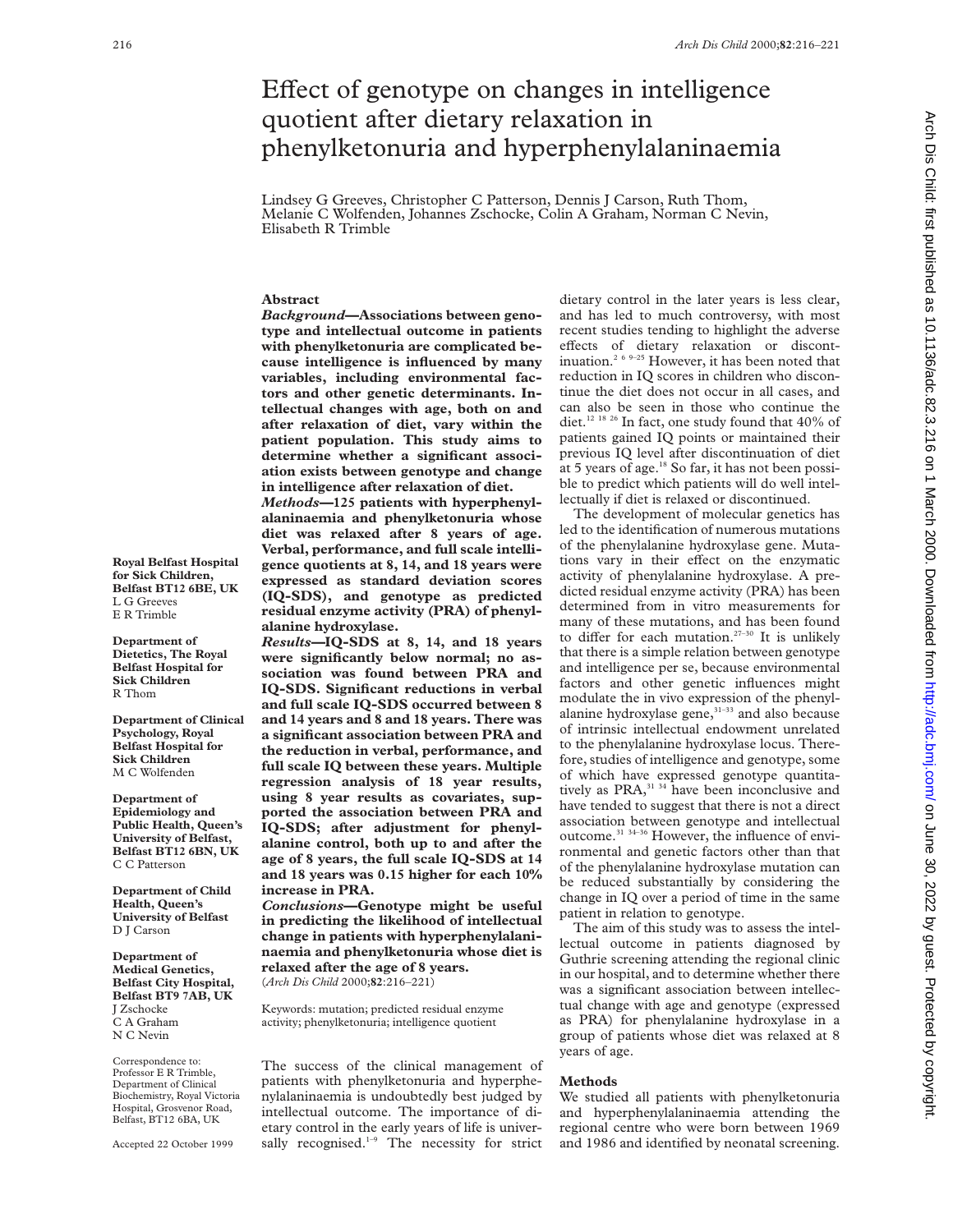The following variables were considered: IQs, gender, father's social class at diagnosis, age diagnostic venous sample was taken and/or diet commenced, number of days from birth until whole blood phenylalanine concentration was reduced to 500 µmol/litre or less, dietary content of phenylalanine prescribed at age 5 (mg/kg/day), and plasma/blood phenylalanine control. In addition, permission was requested from families for genotyping for mutational analysis of the phenylalanine hydroxylase gene. A few of these variables will be explained in more detail.

## IQs AT 8, 14, AND 18 YEARS OF AGE

Intelligence testing was carried out on patients using prescribed tests at set ages (8, 14, 18 years). The "Wechsler intelligence scale for children" (WISC) or revised WISC (WISC-R) was used at 8 and 14 years, the "Wechsler adult intelligence scale" (WAIS) or the revised WAIS (WAIS-R) was used at 18 years of age. Verbal, performance, and full scale scores were recorded. The results were expressed as standard deviations from the population norms (IQ-SDS) and adjusted for long term secular trends using formulae described by Smith and Beasley<sup>21, 23</sup> for full scale IQ. Population norms were estimated using results of a cross sectional analysis of population IQ trends of white Americans by  $\text{Flynn}^{37,38}$ ;  $\text{Flynn's}$  analysis has been shown to be applicable to children in the UK.<sup>39 40</sup> In applying Flynn's analysis to longitudinal data, it was assumed that individuals as well as populations show rises in IQ of 0.3 points each year and that the trends were the same for all tests used. In so doing, it is not possible to exclude a small, systematic error relating to change in absolute terms<sup>23</sup>; however, the method is suitable for assessing change in intellectual outome in relative terms within the patient group. Tests carried out within 9 months of 8th, 14th, or 18th birthdays were included.

#### SOCIAL CLASS

Social class was assigned according to the Registrar General's classification 1980.<sup>4</sup>

## GENOTYPE/PREDICTED RESIDUAL ENZYME ACTIVITY

Since 1994, automated sequencing has been used to detect the spectrum of mutations present in our phenylketonuria and hyperphenylalaninaemia population.<sup>42 43</sup> Genotype was available on at least one sibling in a family; parents were also tested. The genotype of all affected siblings from the same family was then assumed to be the same. The phenylalanine hydroxylase residual enzyme activity of many mutations has been measured in vitro by various authors; however, this value is not known for all mutations. The PRA of each patient was calculated as the arithmetic mean of the residual enzyme activities (in vitro) of the two mutant alleles where these values were known<sup>27-29</sup> <sup>34</sup> (table 1).

*Table 1 Phenylalanine hydroxylase mutations with corresponding in vitro predicted residual enzyme activities (PRA) used for subsequent analysis*

| <i>Mutation</i>             | Activity<br>(% of normal) |
|-----------------------------|---------------------------|
| R243X, R252W, R408W, F299C, |                           |
| IVS12nt1, IVS10nt546        | 0                         |
| <b>E280K</b>                | 3                         |
| R <sub>158</sub> O          | 10                        |
| I65T,L348V,R261Q            | 30                        |
| Y414C                       | 50                        |
| R <sub>408</sub> O          | 55                        |

PLASMA/BLOOD PHENYLALANINE CONTROL Plasma/blood phenylalanine control was scored for 0–8, 8–14, and 8–18 years.

In those under 8 years of age, all Guthrie results (carried out at least monthly) were considered once the blood phenylalanine concentration had fallen to 500 µmol/litre or less after commencement of dietary treatment. Phenylalanine concentrations 125–500 µmol/litre were considered good control. The proportion of results between 125 and 500 µmol/litre was calculated and a score given as follows: 1, 75–100%; 2, 50–74%; 3, 25–49%; and 4, 0–24%. An arithmetic mean phenylalanine concentration could not be calculated because some results fell outside the limits of sensitivity (low and high) of the Guthrie assay.

In this cohort of patients, diet was relaxed after the age of 8 years (1970s to early 1990s). Between the ages of 8 and 14 years and 8 and 18 years, phenylalanine control was measured for those on whom PRA could be calculated (see above). This was the mean of twice yearly plasma phenylalanine concentrations from amino acid analysis. Where a patient had more than two results in the year, the results used were those obtained nearest to the birthday visit and six months after that date.

#### **STATISTICS**

Associations between PRA, phenylalanine concentrations, and phenylalanine intake were initially assessed with Spearman's rank correlation coefficients  $(r<sub>s</sub>)$ . The mean IQ-SDS at different ages were compared with normal values using the one sample *t* test. Changes in IQ-SDS were assessed using the paired samples *t* test. Comparisons of the mean IQ-SDS (and mean changes in IQ-SDS) between subgroups of children were obtained using either the independent samples *t* test or one way analysis of variance. Changes in IQ-SDS were initially examined in relation to PRA by simple regression analysis. Although the IQ results in this study were adjusted for age and sex to standard deviation scores (IQ-SDS), concerns remained about a possible lack of comparability between IQ assessments at different ages, particularly for the comparison of 8 and 18 year IQ results when different tests were used. For this reason analyses of the relation between change in IQ-SDS and PRA were repeated using multiple regression with IQ-SDS at age 14 or 18 years as the response variable and IQ-SDS at age 8 years as a covariate; in addition to PRA, levels of control both before and after dietary relaxation were included as predictor variables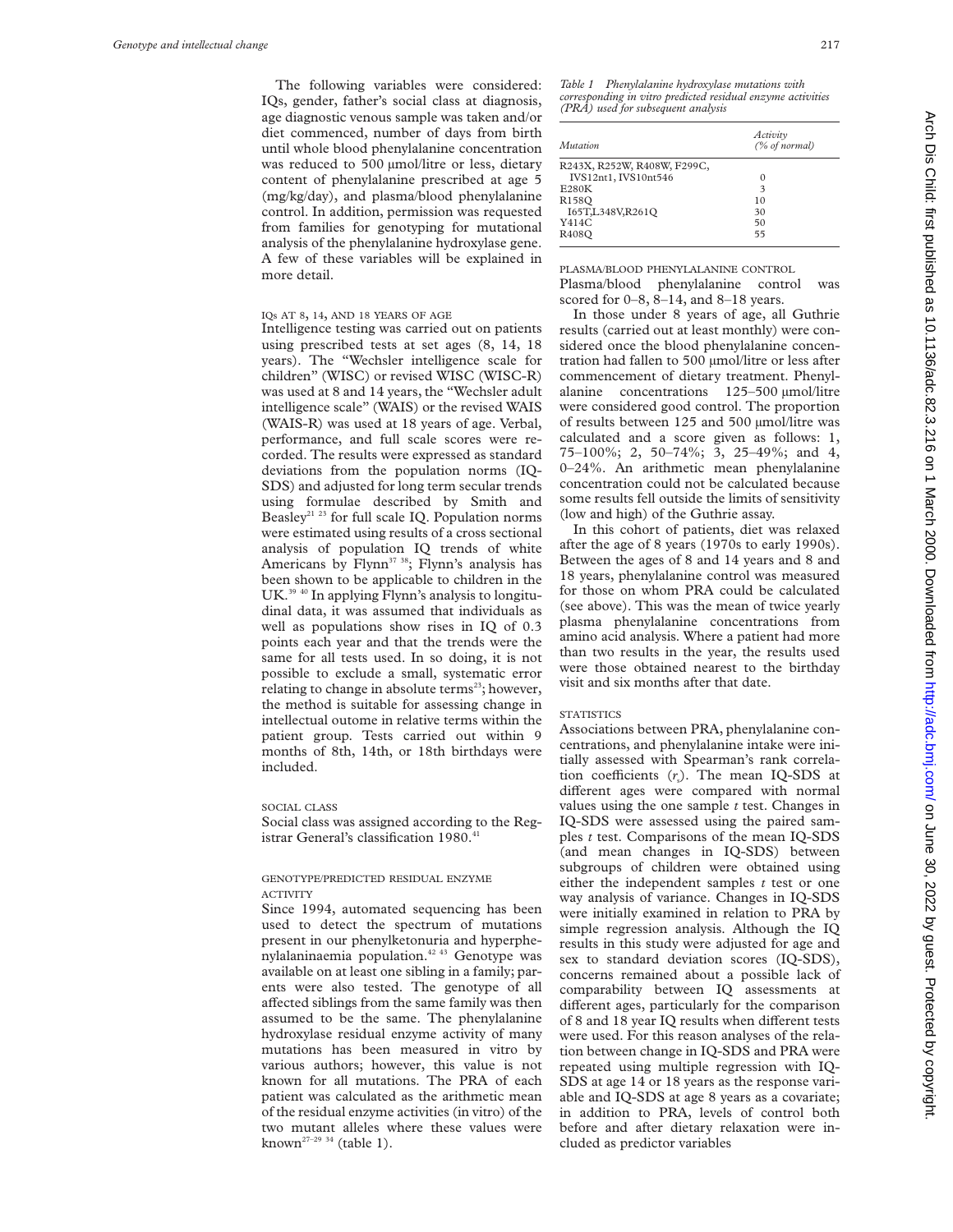*Table 2 Mutation frequency in 100 patients genotyped*

| Mutation                                                             | Frequency $(\% )$      |
|----------------------------------------------------------------------|------------------------|
| R408W                                                                | 57 (28.5)              |
| I65T                                                                 | 42(21.0)               |
| F39I.                                                                | 17(8.5)                |
| Y414C                                                                | 12(6.0)                |
| L348V, R408Q                                                         | $10(5.0)*$             |
| F299C                                                                | 9(4.5)                 |
| R243X, IVS12nt1                                                      | $5(2.5)$ *             |
| G46S                                                                 | 4(2.0)                 |
| E280K, S67P, T380M                                                   | $3(1.5)^*$             |
| L249F, L333F, R241L, R252W, R243Q                                    | 2 $(1.0)$ <sup>*</sup> |
| S273F, A309V, IVSIOnt546, R158O,<br>A309D, IVS10nt554, A300V, R261Q, |                        |
| S349P, unidentified                                                  | $1(0.5)^*$             |

\*Frequency for each mutation in this group.

#### **Results**

POPULATION STUDIED

There were 125 patients, 64 boys and 61 girls (all white), who were born between 1969 and 1986. Sixty seven per cent were from families where the head of the household was in a manual occupation at the time of diagnosis.

One hundred and eleven patients (93%) were diagnosed at  $\leq 21$  days of age. (There were six patients for whom this information was not available.) The remaining eight were diagnosed between 24 and 56 days; the reason for the delay was that they were mildly affected patients who were monitored by Guthrie test until phenylalanine concentration increased to a value requiring therapeutic intervention, at which stage a venous sample was taken. The time from birth until the whole blood (Guthrie) phenylalanine concentration fell to < 500 µmol/litre ranged from nine to 63 (median, 21) days

Permission was obtained for genotyping in 100 patients; the remainder failed to respond to the request. Forty six different genotypes were found in this group of patients, the most common being I65T/R408W (10%), R408W/ R408W (9%), I65T/Y414C (7%), and I65T/ I65T (6%). There were 27 different alleles of which R408W (28.5%), I65T (21%), F39L  $(8.5\%)$ , and Y414C  $(6\%)$  were the most common (table 2).

## PHENYLALANINE CONCENTRATIONS AT DIAGNOSIS, PHENYLALANINE INTAKE AT 5 YEARS, AND PHENYLALANINE CONTROL IN THE FIRST 8

YEARS WITH RESPECT TO PRA

PRA was calculated for 64 patients (64% of those genotyped); PRA values were not available for the mutations found in the remaining patients at the time of analysis.

In the patient group, plasma phenylalanine concentrations at diagnosis ranged from 212 to

*Table 3 Change in verbal, performance, and full scale IQ standard deviation scores (IQ-SDS) between 8 and 14 years and 8 and 18 years*

|                       | Change in IO-SDS (95% CI)      | p Value <sup>*</sup> |
|-----------------------|--------------------------------|----------------------|
| $8-14$ years (n = 72) |                                |                      |
| Verbal                | $-0.54$ ( $-0.73$ to $-0.36$ ) | < 0.001              |
| Performance           | $-0.16$ ( $-0.35$ to 0.04)     | 0.11                 |
| Full scale            | $-0.34$ ( $-0.51$ to $-0.18$ ) | < 0.001              |
| $8-18$ years (n = 48) |                                |                      |
| Verbal                | $-0.59$ ( $-0.82$ to $-0.36$ ) | < 0.001              |
| Performance           | $-0.16$ ( $-0.34$ to 0.03)     | 0.10                 |
| Full scale            | $-0.38$ ( $-0.58$ to $-0.19$ ) | < 0.001              |
|                       |                                |                      |

Scores are expressed as mean (95% confidence interval).

\*Paired samples *t* test.

4750 (median, 1945) µmol/litre (excluding siblings who were diagnosed early because of the known family history). There was a negative correlation between PRA and plasma phenylalanine concentrations at diagnosis, excluding siblings (n = 42;  $r_s = -0.53$ ;  $p < 0.001$ ).

Phenylalanine intake prescribed at 5 years ranged from 6.9 to 121.0 (median, 17.1) mg phenylalanine/kg body weight/day. There was a positive correlation between PRA and phenylalanine intake at 5 years ( $n = 63$ ;  $r_s = 0.63$ ;  $p < 0.001$ ; there was also a negative correlation between plasma phenylalanine concentration at diagnosis and prescribed phenylalanine intake at 5 years (n = 77;  $r_s = -0.44$ ;  $p < 0.001$ ).

Phenylalanine control in the first 8 years was categorised into groups where 1 was best control and 4 was worst control (see Methods). There was a significant association between PRA and control in the first 8 years ( $n = 62$ ;  $r<sub>s</sub> = -0.38$ ;  $p = 0.003$ ).

## INTELLECTUAL OUTCOME

*IQ-SDS at 8, 14, and 18 years of age*

IQ-SDS at 8, 14, and 18 years of age were each significantly below normal ( $p < 0.001$ ). The mean full scale IQ-SDS was −0.79 (95% confidence interval (CI),  $-1.01$  to  $-0.57$ ) for 108 children examined at 8 years, −1.05 (95% CI, −1.32 to −0.78) for 76 children examined at 14 years, and −1.17 (95% CI, −1.42 to −0.93) for 51 children examined at 18 years. Similar deficits were seen for verbal and performance IQ-SDS (not shown). Sex had no effect on IQ-SDS but children of manual workers had consistently lower IQ scores than those of nonmanual workers; this was significant for verbal and full scale scores at 8 years of age and verbal scores at 14 years of age ( $p < 0.05$ ) (results not shown). Significant change in verbal and full scale IQ-SDS occurred both between 8 and 14 years and 8 and 18 years (table 3).

## *Associations between IQ-SDS, phenylalanine control, and PRA*

Of 112 patients who had blood phenylalanine concentrations available between 0 and 8 years, 18% of patients had results assigned to category 1 (best phenylalanine control), 47% to category 2, 23% to category 3, and 12% to category 4 (worst phenylalanine control). There was a significant association between phenylalanine control at 0–8 years and IQ-SDS at both 8 and 14 years; the association was no longer significant for IQ-SDS at 18 years (table 4). Neither the change in IQ-SDS between 8 and 14 years nor the change between 8 and 18 years was significantly related to phenylalanine control in the first 8 years.

Dietary control was relaxed after 8 years. Mean plasma phenylalanine concentrations between 8 and 14 years ranged from 406 to 1623 (n = 43; mean, 912; SD, 295) µmol/litre, whereas those between 8 and 18 years ranged from 567 to 1627 ( $n = 31$ ; mean, 1044; SD, 247) µmol/litre. There was a significant association between PRA and phenylalanine control between 8 and 14 years (n = 43;  $r_s = -0.37$ ;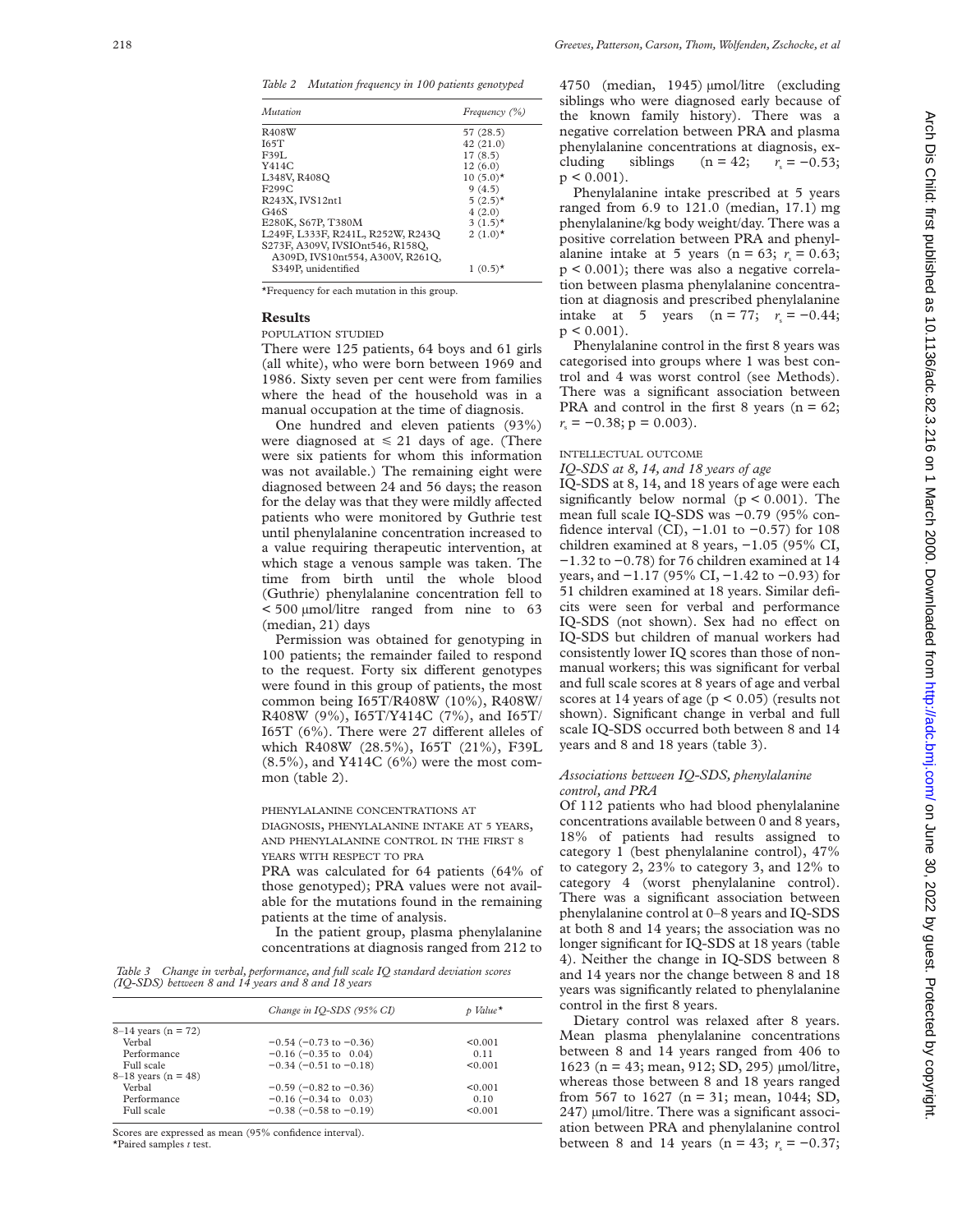*Table 4 Association between dietary control between 0 and 8 years and verbal, performance, and full scale IQ standard deviation scores (IQ-SDS) at 8, 14, and 18 years*

|                                                               | Category                                                                                                  |                                                                                                               |                                                                                                               |                                                                                                               |                         |
|---------------------------------------------------------------|-----------------------------------------------------------------------------------------------------------|---------------------------------------------------------------------------------------------------------------|---------------------------------------------------------------------------------------------------------------|---------------------------------------------------------------------------------------------------------------|-------------------------|
|                                                               | $1$ (best)                                                                                                | $\overline{c}$                                                                                                | 3                                                                                                             | $4$ (worst)                                                                                                   | p Value*                |
| 8 years IQ-SDS<br>Verbal<br>Performance<br><b>Full Scale</b>  | $(n = 15)$<br>$-0.22$ (-0.69 to 0.24)<br>$-0.61$ ( $-0.95$ to $-0.28$ )<br>$-0.39$ ( $-0.77$ to $-0.01$ ) | $(n = 51)$<br>$-0.26$ ( $-0.58$ to 0.06)<br>$-0.71$ ( $-1.02$ to $-0.39$ )<br>$-0.47$ ( $-0.80$ to $-0.15$ )  | $(n = 25)$<br>$-1.05$ ( $-1.58$ to $-0.52$ )<br>$-1.43$ (-1.88 to -0.98)<br>$-1.32$ ( $-1.82$ to $-0.82$ )    | $(n = 13)$<br>$-1.11$ (-1.69 to -0.53)<br>$-1.66$ ( $-2.04$ to $-1.29$ )<br>$-1.47$ ( $-1.92$ to $-1.01$ )    | 0.007<br>0.001<br>0.001 |
| 14 years IQ-SDS<br>Verbal<br>Performance<br><b>Full Scale</b> | $(n = 6)$<br>$-1.03$ ( $-2.36$ to 0.31)<br>$-0.61$ ( $-2.03$ to 0.81)<br>$-0.85$ ( $-2.29$ to 0.59)       | $(n = 31)$<br>$-0.46$ ( $-0.91$ to $-0.01$ )<br>$-0.67$ (-1.13 to $-0.21$ )<br>$-0.52$ ( $-0.99$ to $-0.05$ ) | $(n = 20)$<br>$-1.33$ ( $-1.82$ to $-0.84$ )<br>$-1.36$ ( $-1.79$ to $-0.92$ )<br>$-1.41$ (-1.85 to -0.97)    | $(n = 12)$<br>$-1.70$ ( $-2.15$ to $-1.25$ )<br>$-1.72$ (-2.32 to $-1.11$ )<br>$-1.82$ ( $-2.34$ to $-1.30$ ) | 0.006<br>0.02<br>0.004  |
| 18 years IQ-SDS<br>Verbal<br>Performance<br><b>Full Scale</b> | $(n = 2)$<br>$-1.57$ ( $-3.53$ to 0.40)<br>$-1.57$ (-9.89 to 6.76)<br>$-1.64$ (-6.27 to 3.00)             | $(n = 21)$<br>$-0.91$ ( $-1.32$ to $-0.51$ )<br>$-0.91$ (-1.30 to $-0.52$ )<br>$-0.94$ ( $-1.33$ to $-0.55$ ) | $(n = 14)$<br>$-1.06$ ( $-1.60$ to $-0.52$ )<br>$-0.96$ (-1.61 to $-0.31$ )<br>$-1.09$ ( $-1.65$ to $-0.53$ ) | $(n = 10)$<br>$-1.49$ ( $-2.08$ to $-0.90$ )<br>$-1.83$ ( $-2.28$ to $-1.37$ )<br>$-1.72$ (-2.23 to $-1.20$ ) | 0.34<br>0.06<br>0.12    |

Results are expressed as mean (95% confidence interval).

Categories: 1, 75-100% phenylalanine concentrations between 125 and 500 µmol/litre; 2, 50-74% phenylalanine concentrations between 125 and 500 µmol/litre; 3,  $25-49\%$  phenylalanine concentrations between 125 and 500 µmol/litre; 4, 0–24% phenylalanine concentrations between 125 and 500 µmol/litre. \*One way analysis of variance.



*Figure 1 Association between change in full scale IQ standard deviation scores (IQ-SDS) from 8–14 years and from 8–18 years and predicted residual enzyme activity (PRA). 8–14 years (n = 42): slope, 0.18; 95% confidence interval (CI), 0.06 to 0.31; p = 0.005. 8–18 years (n = 30) slope, 0.26; 95% CI, 0.11 to 0.42; p = 0.002. Corresponding values for verbal and performance IQ-SDS were: slope, 0.16; 95% CI, 0.01 to 0.32; p = 0.04 and slope, 0.18; 95% CI, 0.02 to 0.34; p = 0.03 from 8–14 years, respectively; and slope, 0.24; 95% CI, 0.07 to 0.42; p = 0.007 and slope, 0.19; 95% CI, 0.03 to 0.34; p = 0.02 from 8–18 years, respectively. Slopes are scaled to represent the change in IQ-SDS associated with a 10% increase in PRA*

p = 0.02) and PRA and control between 8 and 18 years (n = 31;  $r_s = -0.51$ ; p = 0.003).

Although there was no significant association between IQ-SDS at 8, 14, and 18 years of age and PRA, there was a significant association between the change in IQ-SDS and PRA, both between 8 and 14 years and 8 and 18 years (fig 1).

Table 5 summarises the multiple regression analysis of full scale IQ-SDS at 14 and 18 years in relation to PRA and phenylalanine control. Coefficients for PRA have been scaled to represent the difference in IQ-SDS associated with an increase in PRA of 10% of the normal value, whereas coefficients for control after the age of 8 years have been scaled to represent the difference in IQ-SDS associated with a worsening in phenylalanine concentrations of 100 µmol/litre. Both the 14 year and 18 year analyses suggest that PRA is an important predictor of IQ-SDS after adjustment for phenylalanine control up to and after the age of 8 years. The coefficients indicate that each 10% increase in PRA is associated with a 0.15 higher IQ-SDS at each age.

#### **Discussion**

The fact that 46 different genotypes were found in this patient group meant that it was impossible to consider directly the effect of a specific genotype on intellectual outcome; others who have attempted to do this in either treated or untreated patients have not shown a simple association.<sup>35</sup> <sup>36</sup> The method used to circumvent this problem was to express genotypes as the activities of the mutant enzymes, measured under in vitro conditions and termed predicted residual activity (PRA). It is recognised that this<sup>27</sup> <sup>28</sup> and other<sup>44</sup> methodologies all have some limitation when extrapolated to the in vivo condition. It was assumed that affected

*Table 5 Regression coeYcients for potential predictors of full scale IQ standard deviation scores (IQ-SDS) at 14 and 18 years*

|                                                                                                                                                                         | Full scale IO-SDS at 14 years $(n = 42)$                                                                   |                                  | Full scale IO-SDS at 18 years ( $n = 29$ )                                                                    |                                 |
|-------------------------------------------------------------------------------------------------------------------------------------------------------------------------|------------------------------------------------------------------------------------------------------------|----------------------------------|---------------------------------------------------------------------------------------------------------------|---------------------------------|
|                                                                                                                                                                         | Coefficient (95% CI)                                                                                       | p Value                          | Coefficient (95% CI)                                                                                          | p Value                         |
| Full scale IQ-SDS at 8 years<br>PRA (per 10% of normal)<br>Control before 8 years (per scale step <sup><math>\star</math></sup> )<br>Control after 8 years <sup>+</sup> | $0.86$ ( $0.69$ to 1.03)<br>$0.15$ ( 0.00 to 0.29)<br>$-0.09$ ( $-0.35$ to 0.18)<br>$0.00$ (-0.07 to 0.08) | < 0.001<br>0.048<br>0.52<br>0.94 | $0.64$ ( $0.45$ to $0.84$ )<br>$0.15$ (-0.01 to 0.32)<br>$0.10$ (-0.19 to 0.38)<br>$-0.05$ ( $-0.15$ to 0.05) | < 0.001<br>0.06<br>0.50<br>0.29 |

\*Proportion of phenylalanine results between 125 and 500 µmol/litre scored as: 1, 75–100%; 2, 50–74%; 3, 25–49%; 4, 0–24%. †For each 100 µmol/litre increase in phenylalanine.

CI, confidence interval.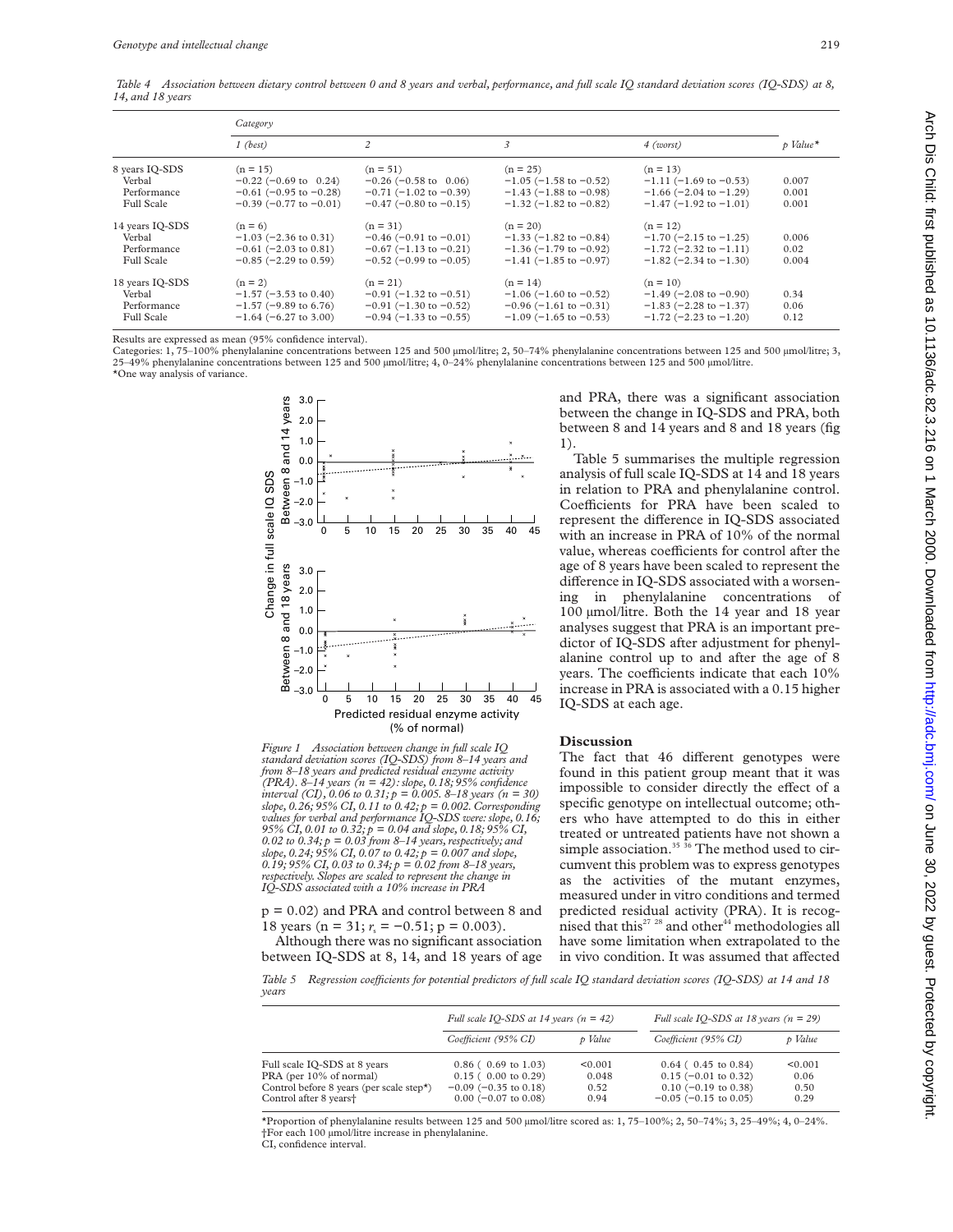siblings from the same family have the same genotype, an assumption that was considered safe because parents were also genotyped; this avoided the possibility of three mutant alleles, one encoding mild hyperphenylalaninaemia, occurring within one family, as has been reported previously.<sup>32 45–48</sup> All of the patients were diagnosed and treated early, and phenylalanine concentrations fell rapidly into the therapeutic range (median, 21 days after birth). Until the early 1990s, it was policy to relax the diet at the age of 8 years, and this is reflected in the plasma phenylalanine concentrations after this age. The associations between PRA and plasma phenylalanine concentration at  $\frac{1}{27-29 \cdot 34}$  and between PRA and prescribed phenylalanine intake at 5 years of age, $27 \times 28$  which have been described previously, were confirmed in our study. The fact that mean IQ results were significantly below normal is also in keeping with previous studies.<sup>1-3 21 23</sup>

Change in IQ-SDS was calculated as the difference between the 14 or 18 year results and the 8 year results and was found to be significant for verbal and full scale IQ-SDS. The limitations of this calculation have been detailed above; the multiple regression approach also takes into account some of the concerns about the validity of IQ changes. The results show that not all patients deteriorated intellectually when diet was relaxed after 8 years, and are in keeping with those of Waisbren and colleagues who, using absolute IQ results, found that 40% of those in their sample population gained IQ points or maintained their IQ value after discontinuation of diet at 5 years of age. $18$  In the present study, patients with a higher PRA were less likely to deteriorate intellectually and some even improved; this is most apparent in those with a  $\text{PRA} \geq 25\%$  of normal values (genotypes R408Q/R408Q, L348V/R408Q, I65T/Y414C, I65T/L348V, and I65T/I65T). Simple regression analysis has confirmed an association between PRA and change in IQ-SDS. Multiple regression analysis of IQ-SDS at 14 and 18 years, using 8 year results as covariates, showed that PRA was an important predictor.

In a study of 64 patients still under strict dietary control, no correlation was found between PRA and IQ (WISC-R) at the age of 9 years; however, there was an association between low PRA and high fluctuations in phenylalanine concentrations.<sup>34</sup> In another study of 55 older, untreated patients, a simple association was not found between PRA and IQ (assessed by the Binet test at undisclosed ages).<sup>31</sup> However, both these studies measured IQ at a single point in time. We also found no significant association between PRA and IQ-SDS when assessed at a single time point. The lack of association could, in part, be the result of both differences in intrinsic intellectual endowment and other genetic interactions in the metabolism of phenylalanine, in addition to that exerted by phenylalanine hydroxylase. $31-33$ In patients with phenylketonuria and hyperphenylalaninaemia with different genotypes, longitudinal measurements evaluating change in IQ in the same individual render less significant the roles played by other genes and intrinsic intellectual endowment. This might explain why a strong association was found between PRA and change in IQ-SDS between 8 and 18 years.

It is clear that there is a complex relation between PRA, dietary management, and IQ. An association between PRA and control both before and after dietary relaxation was found in our study. However, Burgard *et al* found no relation between PRA and control.<sup>34</sup> Their patients were all under good control, as measured by the mean of the first nine yearly phenylalanine medians. It is of interest that in our study the effects of control before 8 years of age were seen on IQ-SDS at both 8 and 14 years but no longer at 18 years of age.

This study has shown that patients with a PRA of 25% or greater are more likely to maintain or gain IQ points after relaxation of diet in the years 8–18 than those with a lower PRA. If further prospective and multicentre studies confirm these findings, the importance of genotype, PRA, and strict dietary control after the age of 8 years will need to be re-evaluated.

- 1 Smith I, Beasley MG, Ades AE. Intelligence and quality of dietary treatment in phenylketonuria. *Arch Dis Child* 1990;**65**:472–8.
- 2 Azen C, Koch R, Friedman E, Wenz E, Fishler K. Summary of findings from the United States collaborative study of children treated for phenylketonuria. *Eur J Pediatr* 1996; **155**(suppl 1):S29–32.
- 3 Burgard P, Schmidt E, Rupp A, Schneider W, Bremer HJ. Intellectual development of the patients of the German collaborative study of children treated for phenylketonuria. *Eur J Pediatr* 1996;**155**(suppl 1):S33–8.
- 4 Scheibenreiter S, Tiefenthaler M, Hinteregger V, *et al*. Austrian report on longitudinal outcome in phenylketonuria. *Eur J Pediatr* 1996;**155**(suppl 1):S45–9.
- 5 Schuler A, Somogyi Cs, Tôrös I, *et al.* A longitudinal study of phenylketonuria based on the data of the Budapest screening center. *Eur J Pediatr* 1996;**155**(suppl 1):S50–2.
- 6 Cabalska MB, Nowaczewska I, Sendecka E, Zorska K. Longitudinal study on early diagnosis and treatment of phenylketonuria in Poland. *Eur J Pediatr* 1996;**155**(suppl 1):S53–5.
- 7 Zeman J, Pijackova A, Behulova J, Urge O, Saligova D, Hyanek J. Intellectual and school performance in adolescents with phenylketonuria according to their dietary compliance. The Czech-Slovak collaborative study. *Eur J Pediatr* 1996;**155**(suppl 1):S56–8.
- 8 Cechák P, Hejcmanová L, Rupp A. Long-term follow-up of patients treated for phenylketonuria (PKU). Results from the Prague PKU center. *Eur J Pediatr* 1996;**155**(suppl 1): S59–63.
- 9 Rey F, Abadie V, Plainguet F, Rey J. Long-term follow up of patients with classical phenylketonuria after diet relaxation at 5 years of age. The Paris study. *Eur J Pediatr* at 5 years of age. The 1996;155(suppl 1):S39-44.
- 10 Smith I, Lobascher ME, Stevenson JE, et al. Effect of stopping low-phenylalanine diet on intellectual progress of chil-
- dren with phenylketonuria. *BMJ* 1978;**2**:723–6. 11 Schuett VE, Gurda RF, Brown ES. Diet discontinuation policies and practices of PKU clinics in the United States. *Am J Public Health* 1980;**70**:498–503.
- 12 Waisbren SE, Schnell RR, Levy HL. Diet termination in children with phenylketonuria; a review of psychological assessments used to determine outcome. *J Inherit Metab Dis* 1980; **3**:149–53.
- 13 Seashore MR, Friedman E, Novelly RA, Bapat V. Loss of intellectual function in children with phenylketonuria after relaxation of dietary phenylalanine restriction. *Pediatrics* 1985;**75**:226–32.
- 14 Holtzman NA, Kronmal RA, van Doorninck W, Azen C, Koch R. Effect of age at loss of dietary control on intellectual performance and behavior of children with phenylketonuria. *N Engl J Med* 1986;**314**:593–8.
- 15 Barabas G, Matthews WS. Discontinuing the PKU diet. *Pediatrics* 1987;**77**:434–5.
- 16 Saudubray JM, Rey F, Ogier H, *et al.*Intellectual and school performances in early-treated classical PKU patients. The French collaborative study. *Eur J Pediatr* 1987;**46**(suppl 1):A20–2.
- 17 Koch R, Azen CG, Hurst N, Gross Friedman E, Fishler K. The effects of diet discontinuation in children with<br>phenylketonuria. *Eur J Pediatr* 1987;**146**(suppl 1):A12–16.